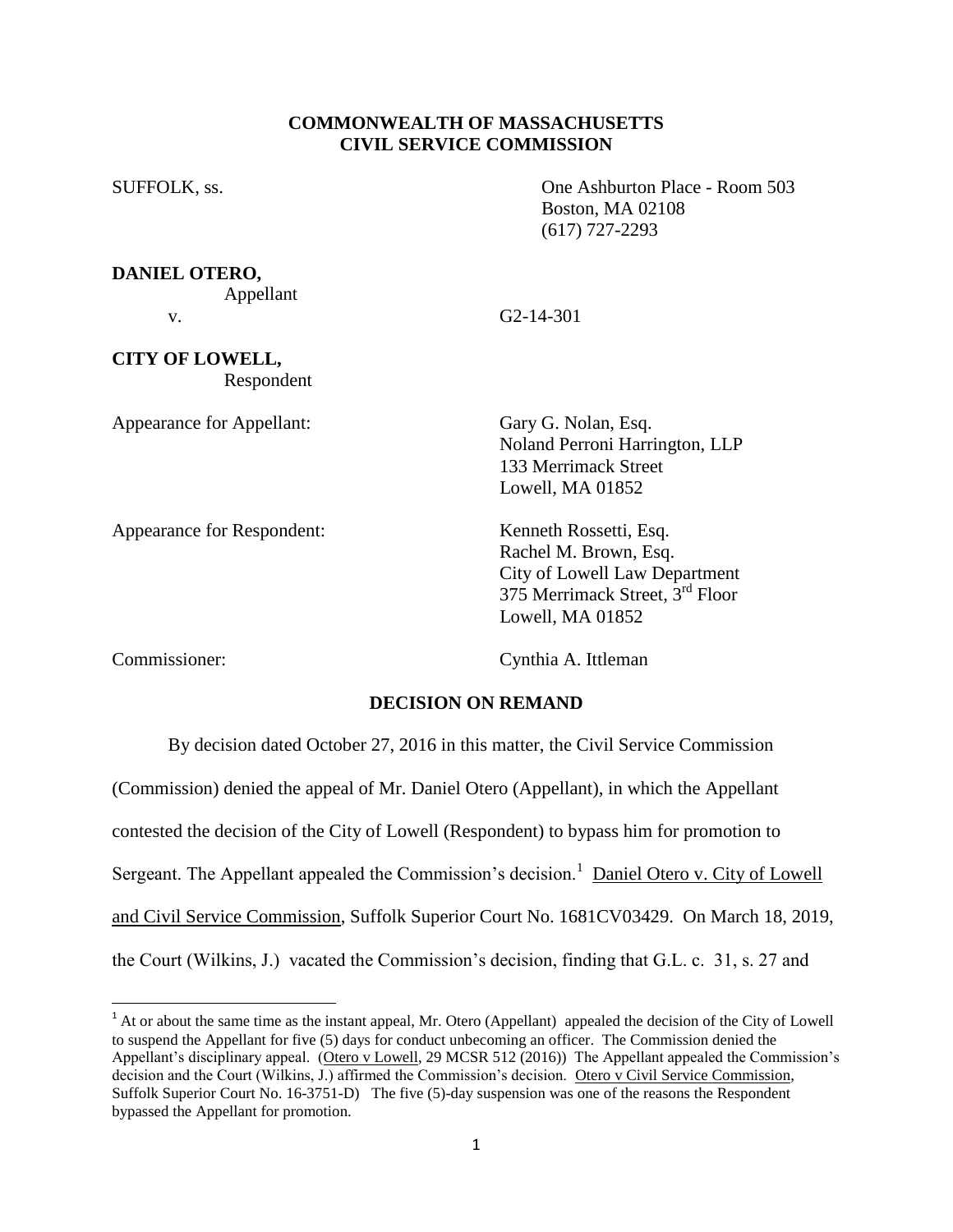Personnel Administrator Rule (PAR).08(4) require an appointing authority to "immediately" notify the state's Human Resource Division (HRD) in writing of the reasons for bypassing a candidate upon its determination to bypass a candidate and that the Respondent did not timely prepare such a writing until the prehearing conference was held at the Commission in response to the Appellant's appeal. Having failed to prepare such writing in a timely manner, the Court further found, the bases for bypass provided by the Respondent were not admissible at the Commission, necessitating vacating of the Commission's decision. The Court went on to address the substantial evidence issue in the case to avoid remanding the matter to the Commission in that regard, stating,

… the court's alternative holding is that, if the belated letter in fact represents the real reasons for the bypass, then substantial evidence exists to support those reasons and the bypass itself.

The proper remedy in this situation is apparent (though ultimately for the Commission to decide): to require the City to place Otero's name first on the next certification for list for promotion to Sergeant. This remedy grants Otero the protections afforded by statute and regulation for any promotional decision, while avoiding injury to innocent third parties … It is the alternative remedy proposed by the City to the Commission … It is a remedy requested by Otero at the hearing in this court. It preserves the City's authority over promotions and is even consistent with the testimony that the City may consider Otero for future promotional opportunities. Overall, placing Otero's name at the top of the next list of eligible candidates for promotion best implemented the statute and regulation, with the least detriment to all the parties. … (Id. at 14)(citations and footnote omitted)

In response to the Court's remand, the Commission conducted a status conference on

June 24, 2019 to hear the parties' comments on the Court's ruling and their suggested remedies

At the status conference, the parties acknowledged the Commission's discretion in preparing

remedies and the parties were afforded the opportunity to submit their brief recommended

remedies in writing by July 17, 2019. On July 17, I received the parties' written

recommendations for a remedy. While both parties agree with the Court that the appropriate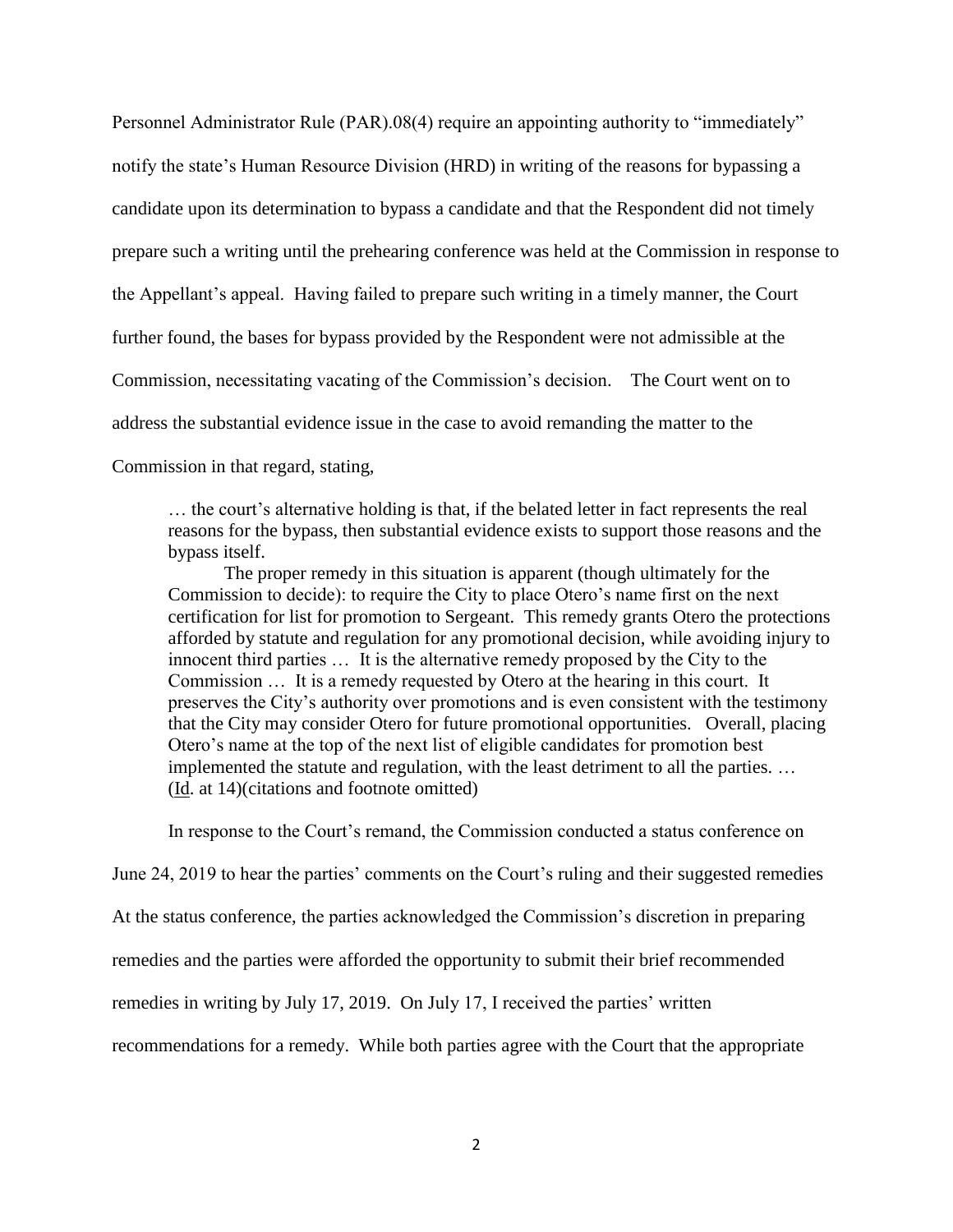remedy here would be to place the Appellant's name at the top of the next certification, their agreement ends there.

The Appellant avers that in addition to having his name placed at the top of the next certification, if and when he is promoted, the Commission should order a retroactive civil service seniority date. The Respondent, citing Bergeron v Town of Falmouth and Human Resources Division, 29 MCSR 546 (2016), argues that retroactive dates only apply in successful bypass appeals involving original appointments, not promotions.

The Commission noted in Bergeron, *supra*, that retroactive seniority is no longer afforded in successful promotional bypass appeals. Specifically, the Commission noted therein,

[a] promotional bypass appeal is different from an appeal from the bypass of an original appointment. The Commission does order that a candidate for original appointment to a civil service position who was unlawfully bypassed, if later appointed, be given a retroactive civil service appointment date equal to the same appointment date the candidate would have received had that candidate not been bypassed, because the civil service seniority rights (for purposes of 7 layoffs, etc.) turns on an employee's initial appointment date. In the case of a promotional appointment, however, there is no corresponding statutory relevance to the effective date of the promotion for civil service law purposes, as distinguished from the rights, if any, under other laws, such as shift bidding or vacation time prescribed by a collective bargaining agreement). *See, e.g.,* Town of Dedham v. Dedham Police Ass'n, 46 Mass.App.Ct. 418 (1999), *rev.den*., 429 Mass. 1109 (1999). *See also* Sarmento v. Town of Carver, 28 MCSR 249 (2015); Schifone v. Town of Stoughton, 27 MCWR 543 (2013) (retroactive appointment date does not provide right to retroactive pay or benefits); and Michel v. City of Waltham, 24 MCSR 452 (2011)(retroactive seniority date applies to civil service rights only and does not affect credible service for retirement purposes) ….  $(\underline{Id})$ (citation omitted)<sup>2</sup>

Although the Appellant cites the Commission's decision in Smith v. Town of Billerica, 31

 $\overline{\phantom{a}}$ 

MCSR 400 (2018), to assert that retroactive seniority (for civil service purposes only) may be

 $2^{2}$  In <u>Bergeron</u>, the Commission further noted that it previously understood that, "the 'date of promotion' would be relevant to computing the time required to serve in a position for purposes of defining eligibility to sit for the next higher title's promotional examination, but that potential was subsequently eliminated by the paradigm established by the judicial decision in Weinberg v. Civil Service Comm'n, 72 Mass.App.Ct. 535, *rev.den*., 452 Mass. 1110 (2008). *See generally*, Dickenson et al v. Human Resources Div., 24 MCSR 200 (2011)(date name appears on a certification is now what measures time required to be eligible to sit for promotional exam)." Bergeron v Town of Falmouth and Human Resource Division, 29 MCSR 546 (2016).